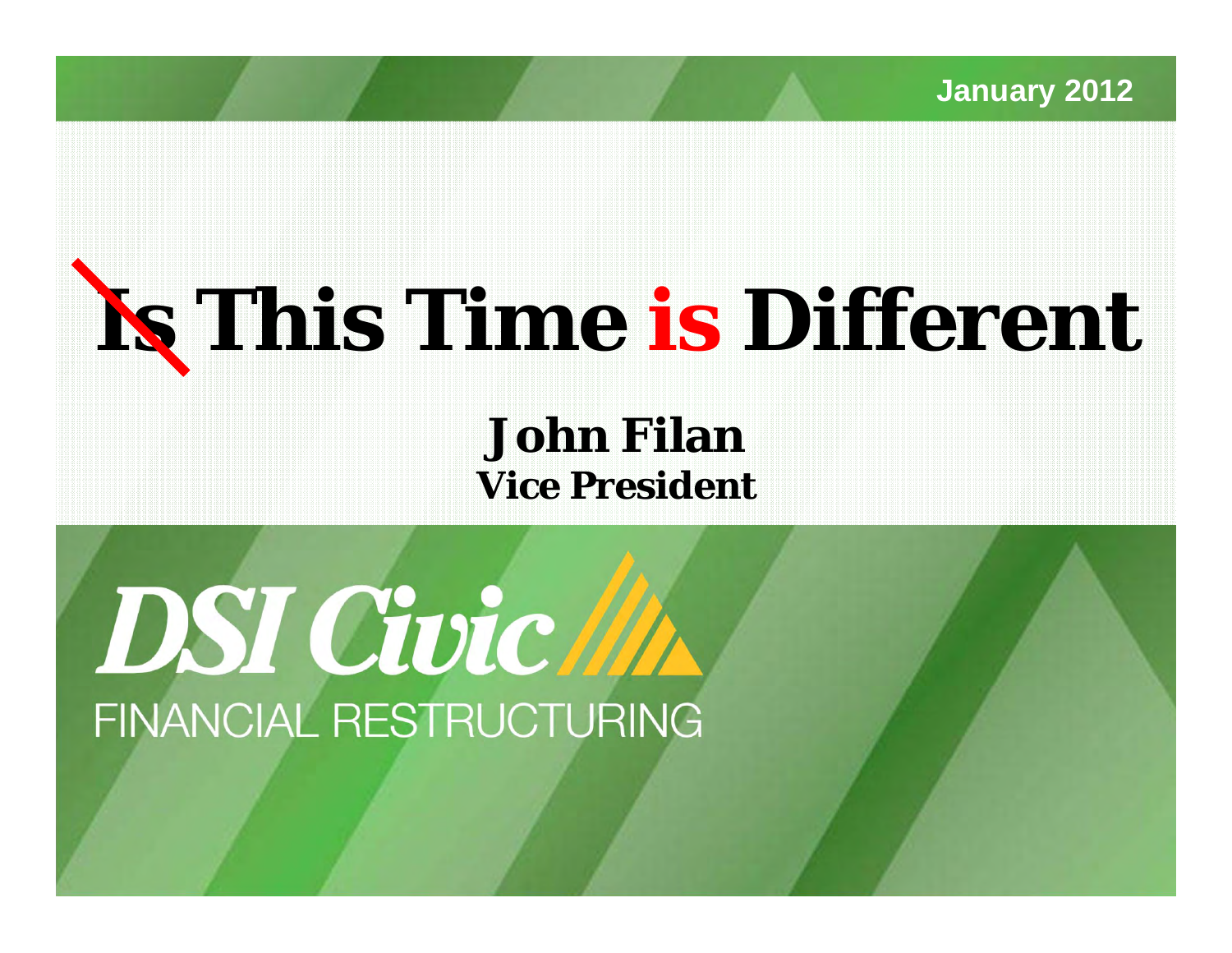### **% Job Losses in Post WWII Recessions**



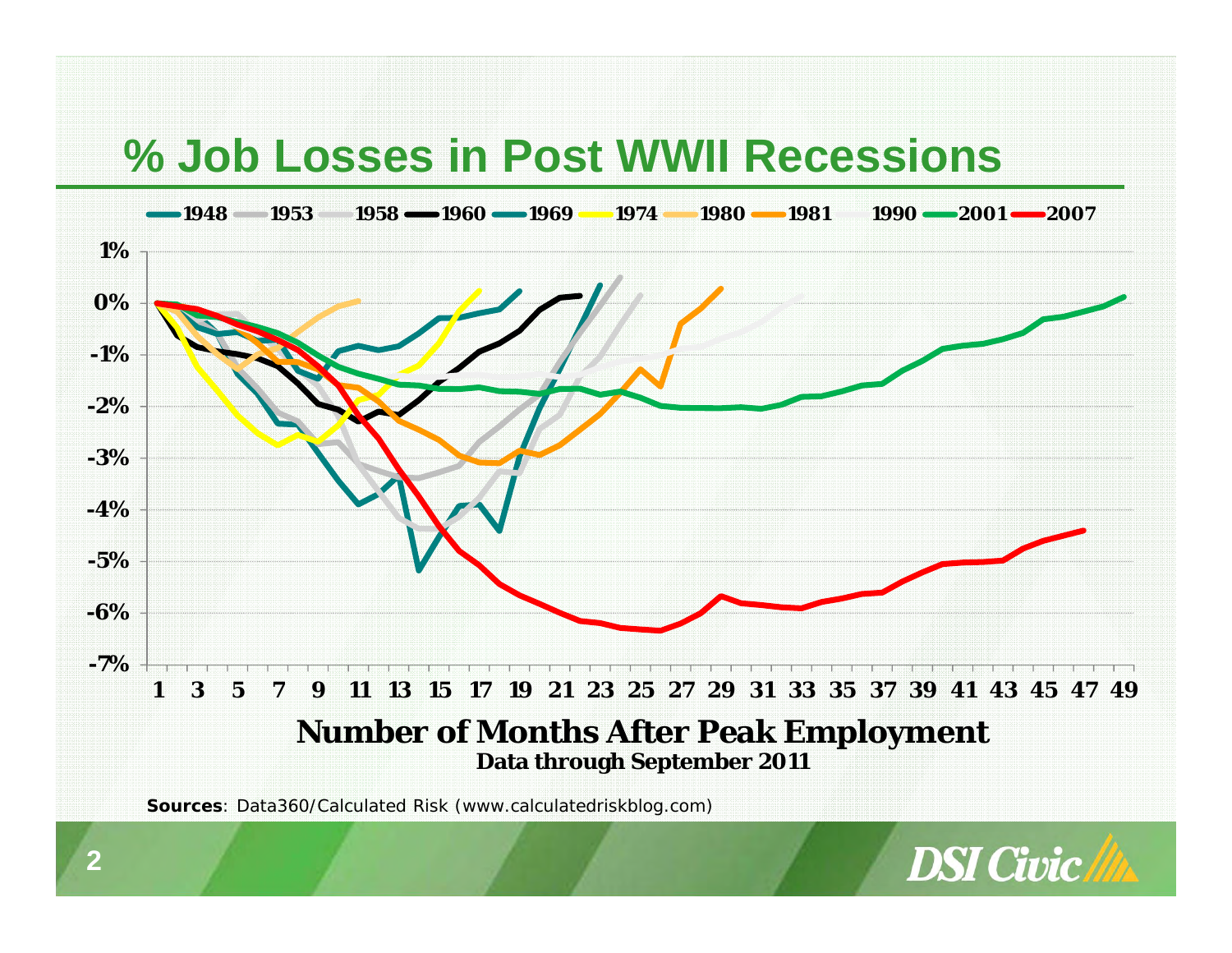### **Case-Shiller HPI: Decline from Peak**



![](_page_2_Picture_2.jpeg)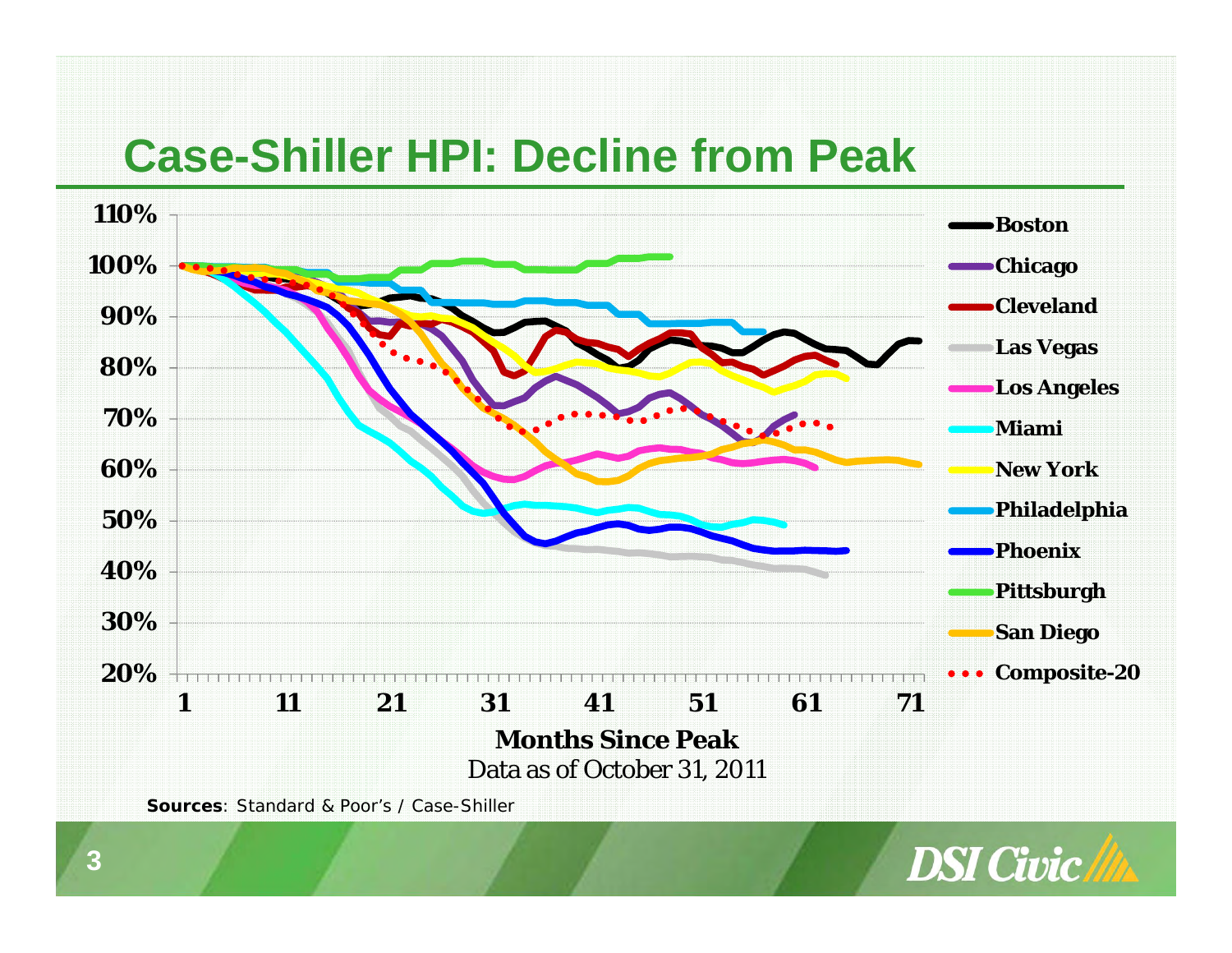# **Job Creation: Off a Cliff**

![](_page_3_Figure_1.jpeg)

**Sources**: *Bureau of Labor Statistics; Federal Reserve Bank of Philadelphia*

![](_page_3_Picture_3.jpeg)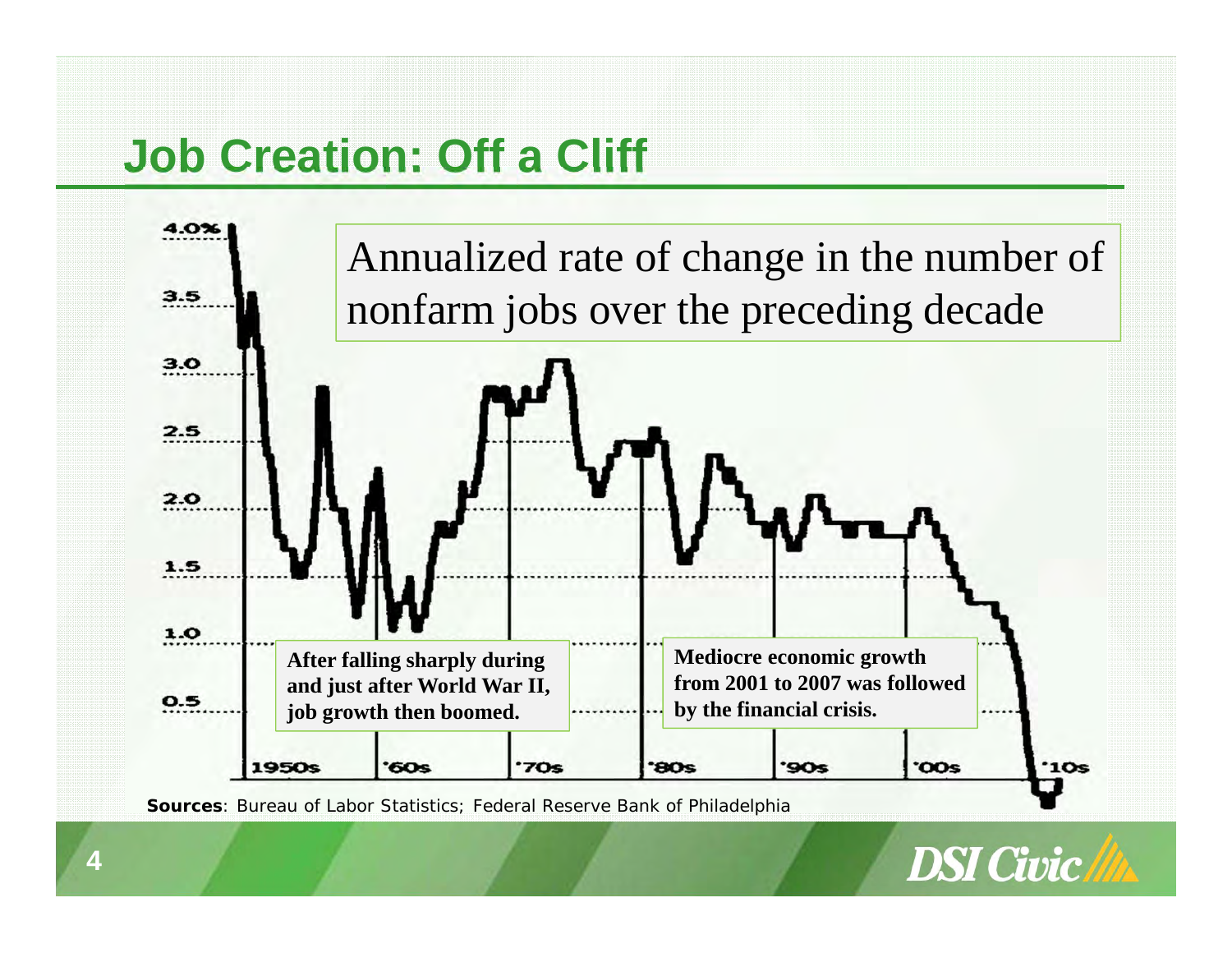# **Unemployed for Over 26 Weeks**

![](_page_4_Figure_1.jpeg)

![](_page_4_Picture_2.jpeg)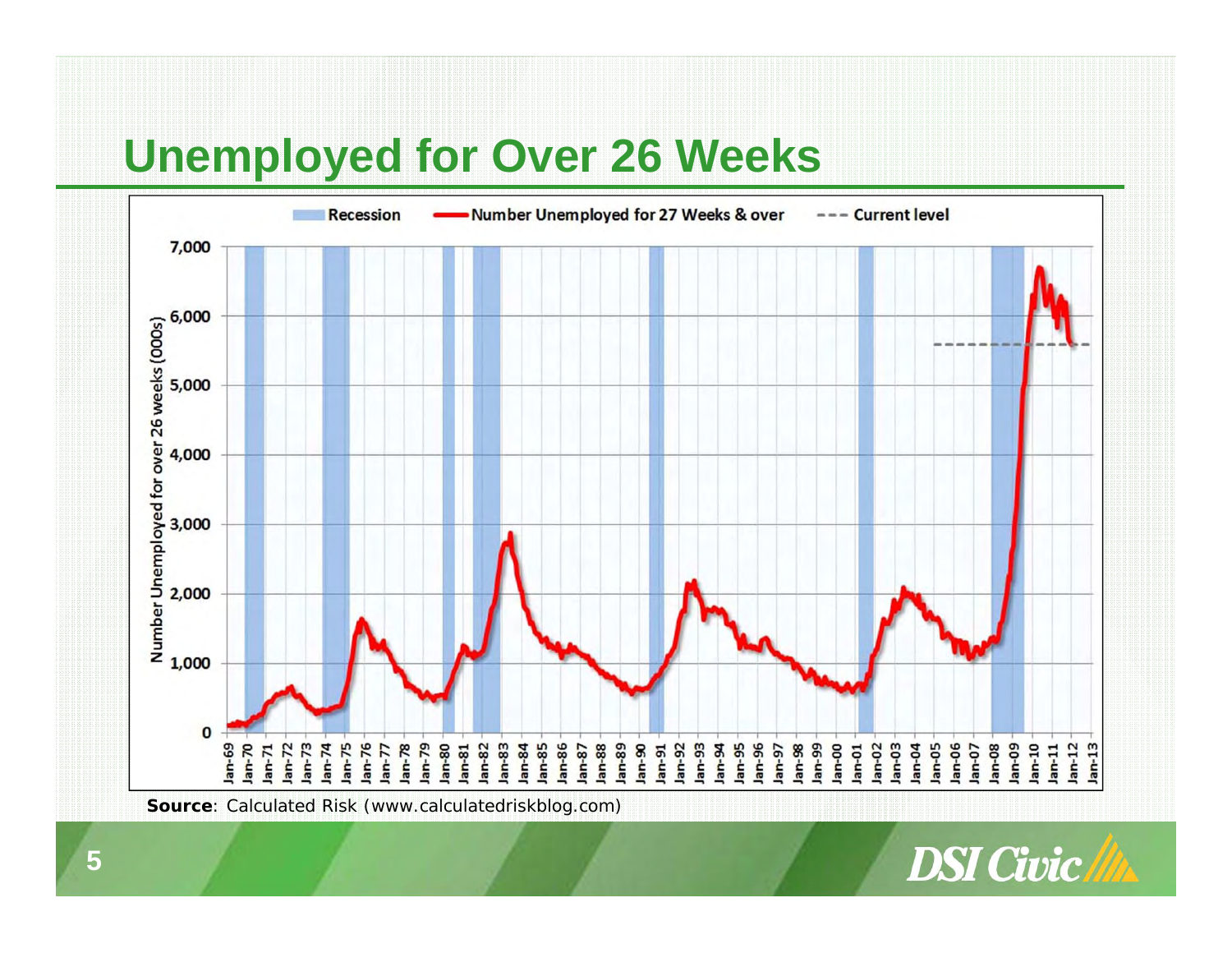## **State Unemployment Rate**

![](_page_5_Figure_1.jpeg)

![](_page_5_Picture_2.jpeg)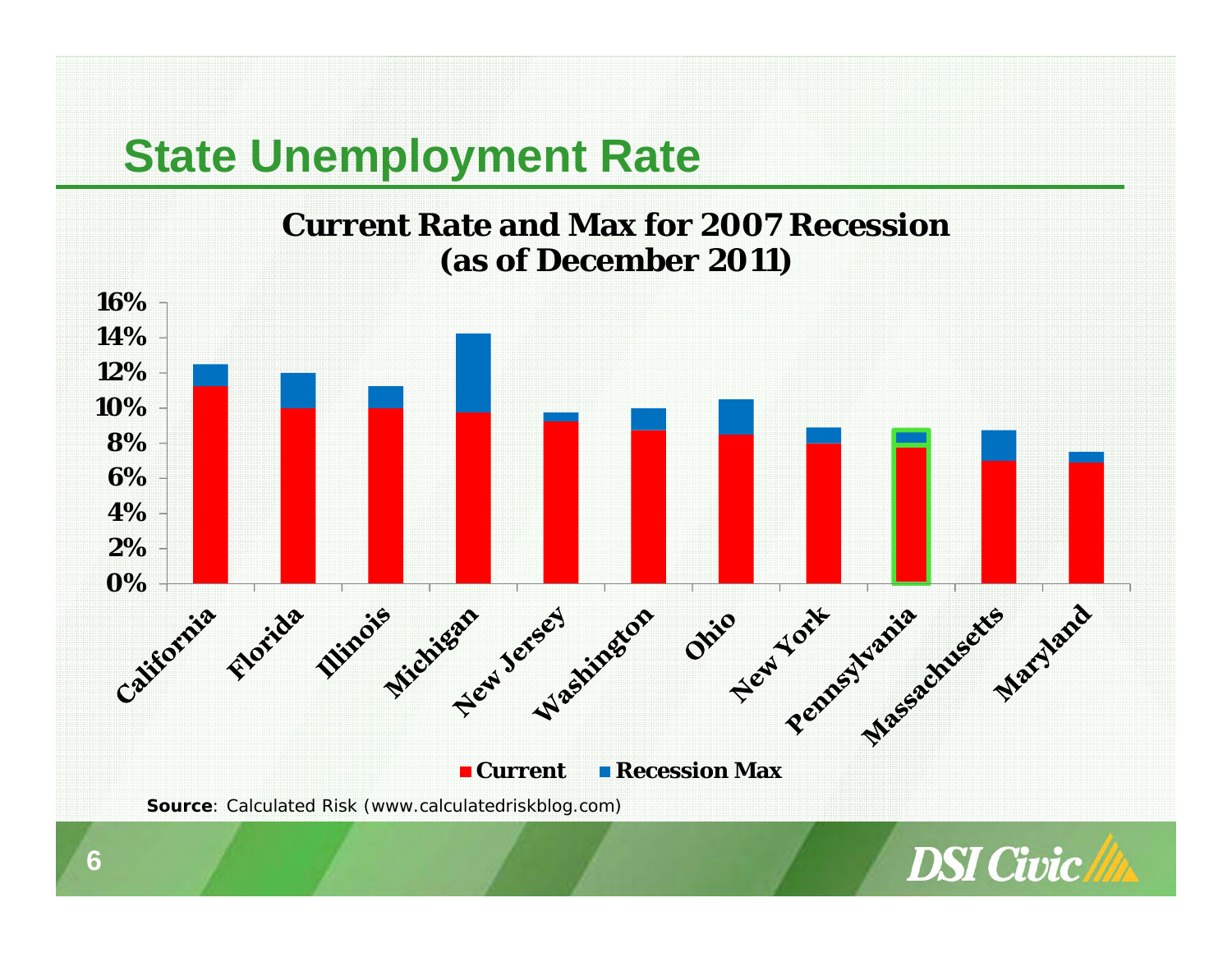# **Unemployment: Philadelphia vs. U.S.**

![](_page_6_Figure_1.jpeg)

![](_page_6_Picture_2.jpeg)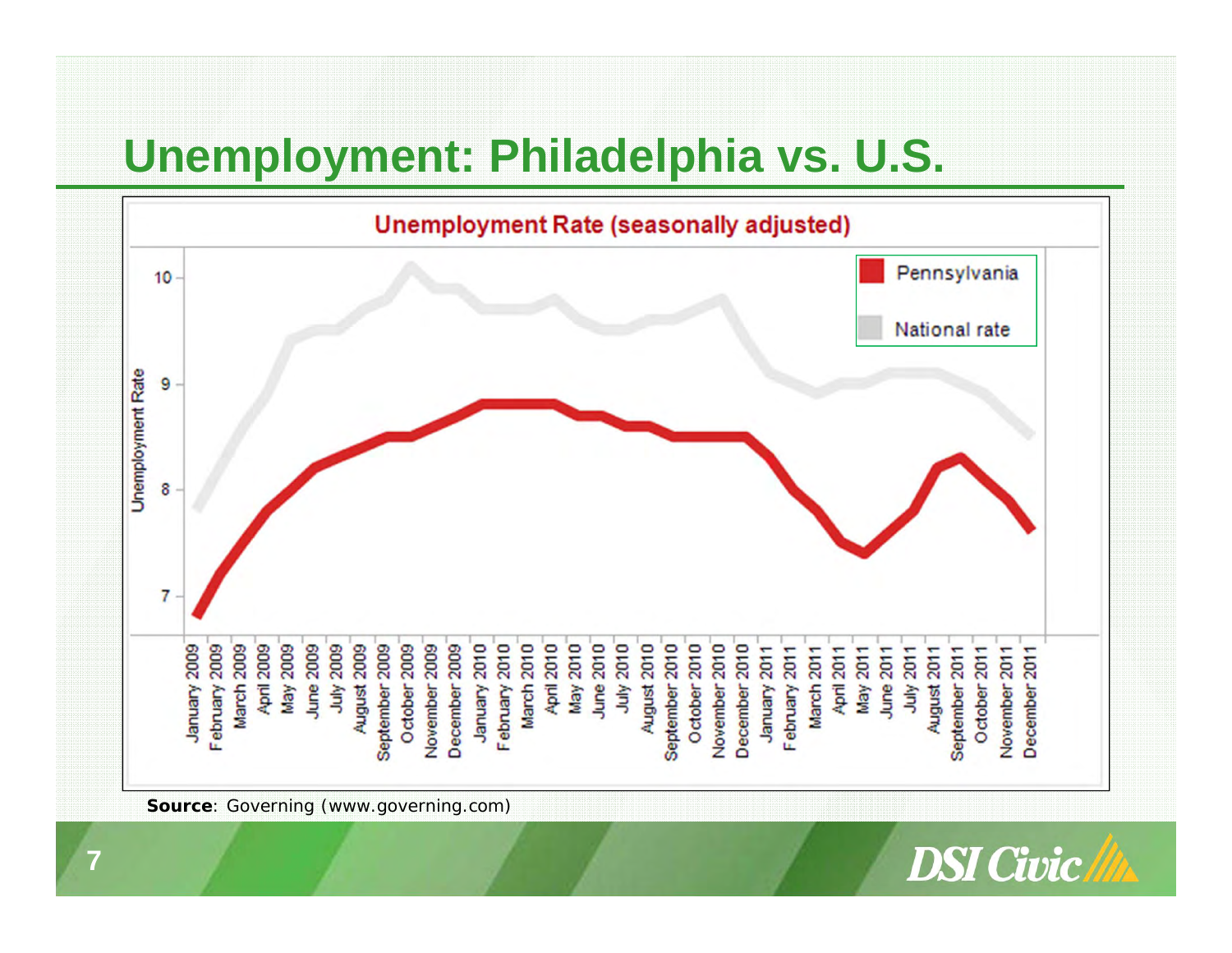# **Looking Ahead**

![](_page_7_Figure_1.jpeg)

![](_page_7_Figure_2.jpeg)